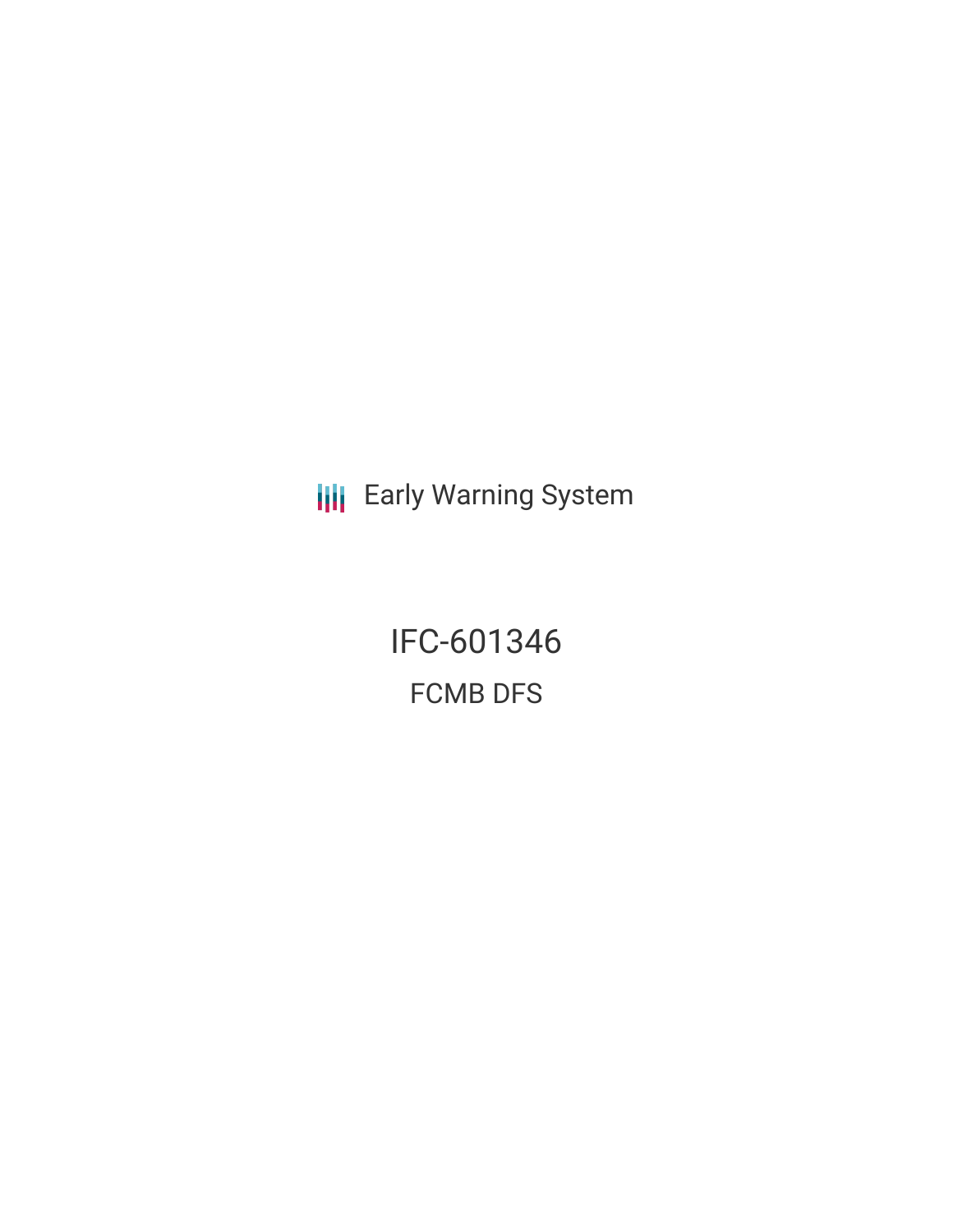

# **Quick Facts**

| <b>Countries</b>              | Nigeria                                 |
|-------------------------------|-----------------------------------------|
| <b>Financial Institutions</b> | International Finance Corporation (IFC) |
| <b>Status</b>                 | Active                                  |
| <b>Bank Risk Rating</b>       | U                                       |
| <b>Voting Date</b>            | 2015-10-26                              |
| <b>Borrower</b>               | <b>Financial Institutions Group</b>     |
| <b>Sectors</b>                | Finance                                 |
| <b>Project Cost (USD)</b>     | $$0.46$ million                         |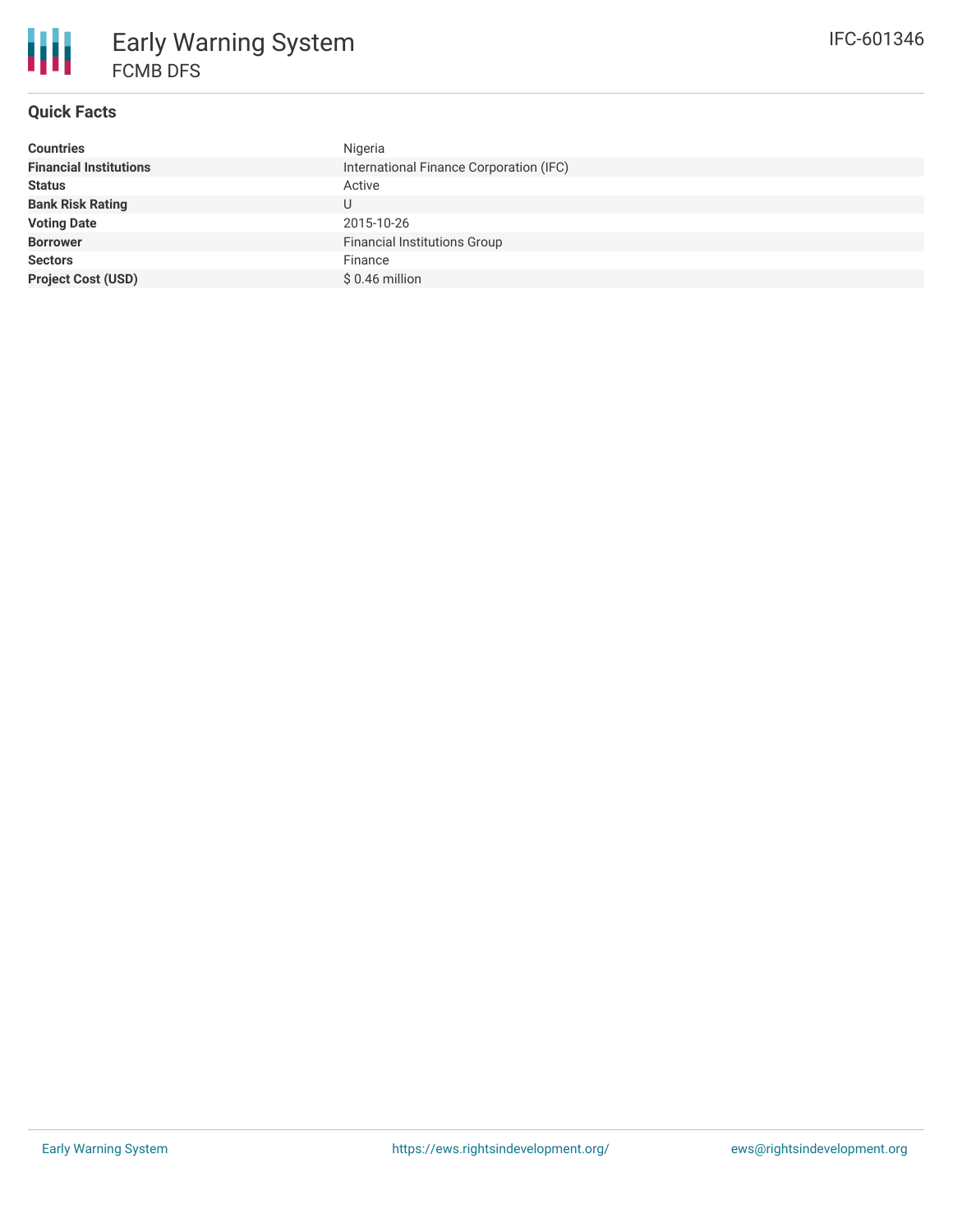

## **Project Description**

The project will help the client to pilot then implement an agent banking network, enabling the client to reach more lowincome people in Nigeria.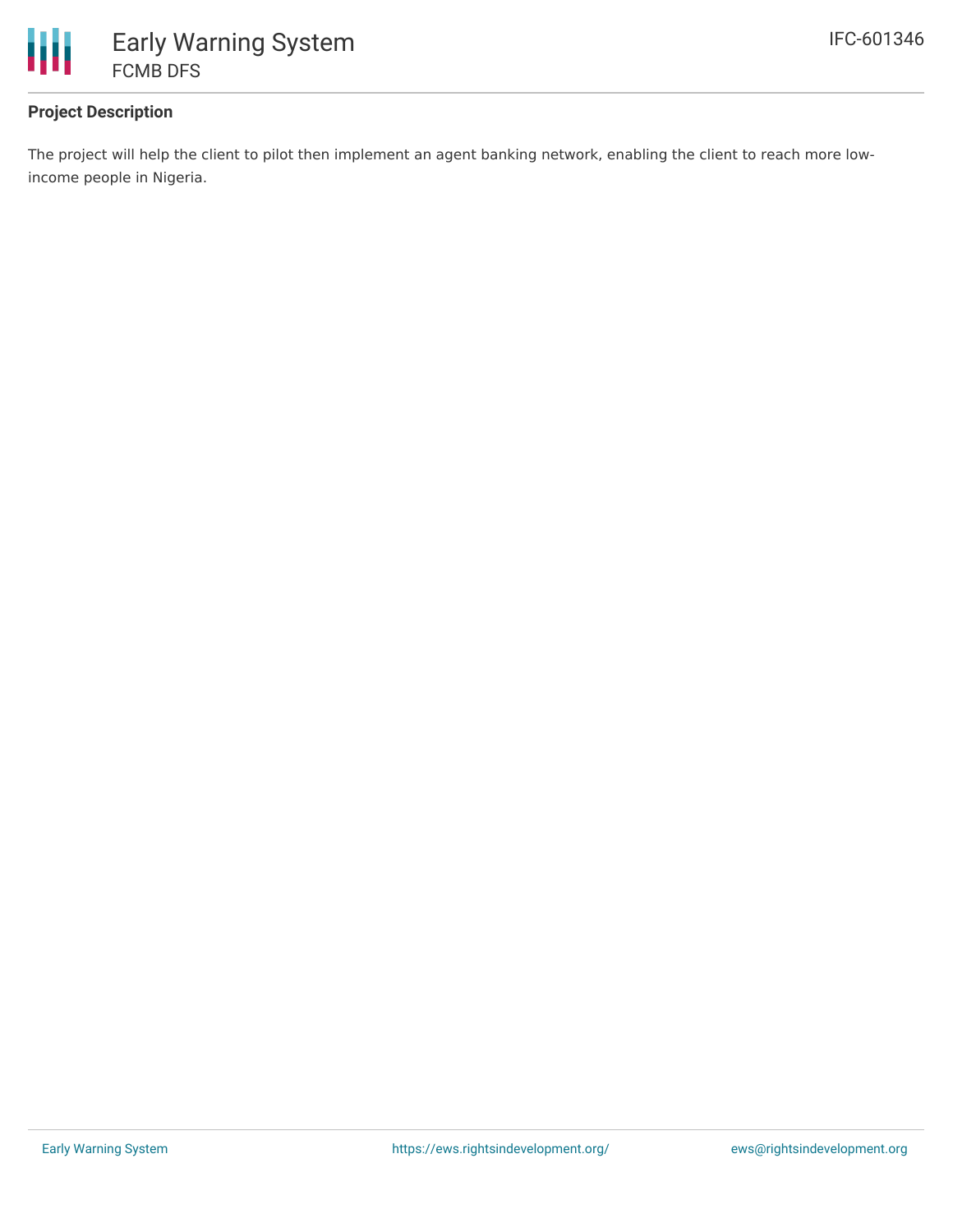### **Investment Description**

• International Finance Corporation (IFC)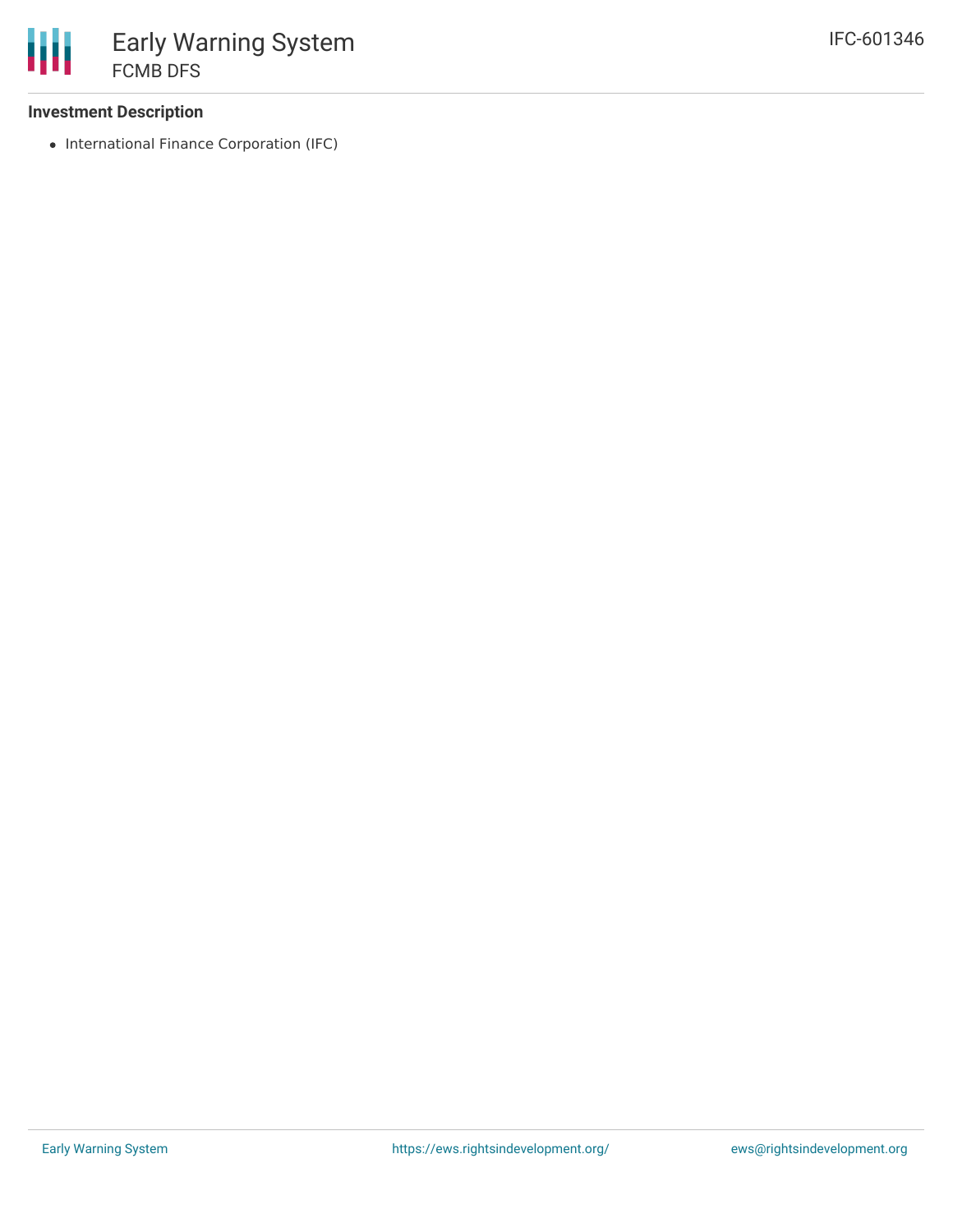

### **Contact Information**

ACCOUNTABILITY MECHANISM OF IFC

The Compliance Advisor Ombudsman (CAO) is the independent complaint mechanism and fact-finding body for people who believe they are likely to be, or have been, adversely affected by an IFC or MIGA- financed project. If you submit a complaint to the CAO, they may assist you in resolving a dispute with the company and/or investigate to assess whether the IFC is following its own policies and procedures for preventing harm to people or the environment. If you want to submit a complaint electronically, you can email the CAO at CAO@worldbankgroup.org. You can learn more about the CAO and how to file a complaint at http://www.cao-ombudsman.org/